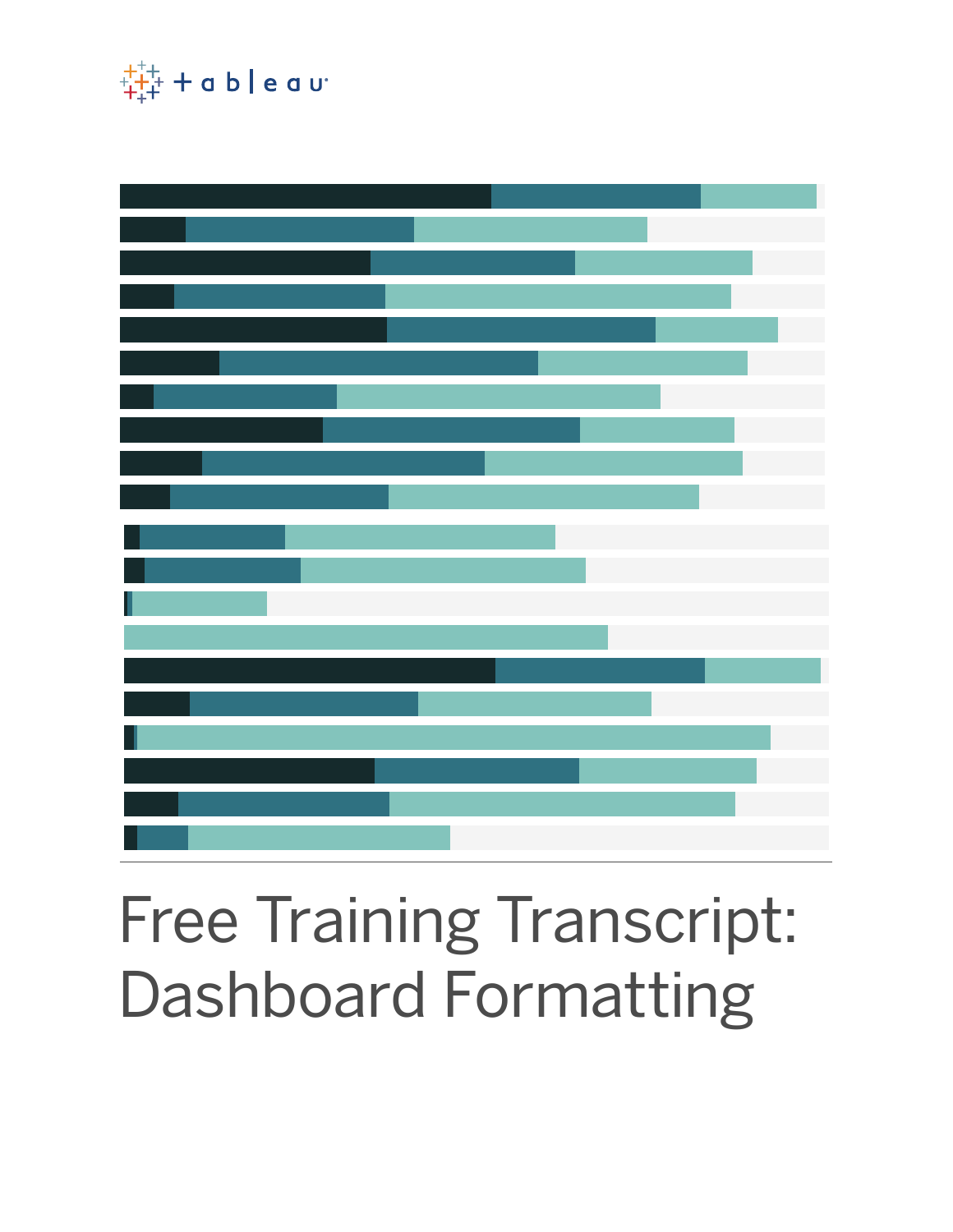#### **Introduction**

Welcome to this video on dashboard formatting. You can download the Exercise workbook to follow along in your own copy of Tableau.

## **Titles**

Good titles are important for effective communication. If we double click, we can edit a title. The default is the sheet name, but we can replace that with whatever we want.

A good trick is to insert a dynamic value into the title. Let's rename this "Average Cost for" and if we click on Insert, we'll get a list of things that can be added. This depends on what fields are in use in the view. We'll insert Ship mode and then we'll follow up our title with "Shipping". Now as we play with the Ship mode filter, we'll see the title dynamically change.

## **Fonts**

Speaking of titles, we can format fonts for a dashboard in a couple of ways. Just like on a viz, we can right click on an element and format it directly. The format pane gives us options for font. As a disclaimer, I'm going to make things pretty ugly over the rest of the video, because I want to highlight what's going on. These are NOT visual best practices! If we just want to focus on the dashboard, we can go to format menu and select Dashboard. Here we can set the font for the dashboard title, as well as things like text objects. The format menu also has an option for Workbook. This lets us format fonts and lines across the entire workbook. Note that if I set all here to be Tableau Book, it resets the changes I made before. This is great for maintaining consistency. But let's go back to the Dashboard formatting pane for a moment and discuss shading.

# **Shading**

Like fonts, shading is controlled at various levels. To start, if we change the dashboard shading, we see it impacts things like the titles, legends, and filters. But the vizzes themselves haven't taken the background color. Views have their own formatting. To make the entire dashboard this color, we'd need to go to each view on the dashboard and format their shading. Right click in a view and select format. If we go to Shading, and pick